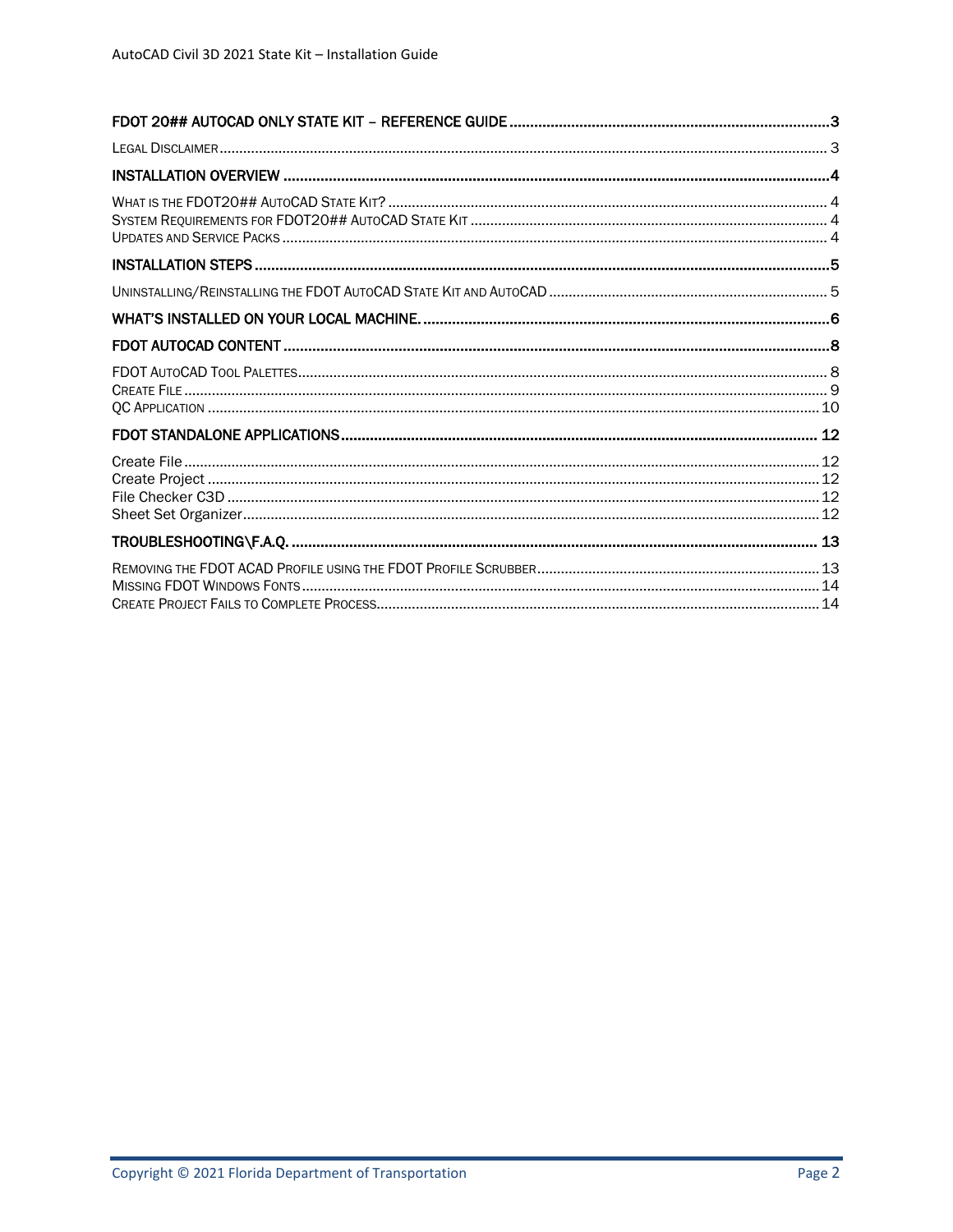# <span id="page-2-0"></span>**FDOT 20## AutoCAD Only State Kit – Reference Guide**

Note: It is strongly recommended that you read this entire document before you install**.** 

### <span id="page-2-1"></span>Legal Disclaimer

The FLORIDA DEPARTMENT OF TRANSPORTATION makes no warranty or guarantee, expressed, implied, or statutory, as to the accuracy, reliability, suitability, functioning, or results derived there from of FLORIDA DEPARTMENT OF TRANSPORTATION programs. Nor shall the fact of distribution of the programs and related program materials or documentation constitute any warranty or guarantee. The FLORIDA DEPARTMENT OF TRANSPORTATION shall have no liability or responsibility to the user or any other person or entity with respect to any liability, loss or damage caused or alleged to be caused directly or indirectly by the FLORIDA DEPARTMENT OF TRANSPORTATION programs and/or related program materials, including, but not limited to, any interruption of service, loss of business or anticipatory profits, or consequential damages resulting from the use or operation of FLORIDA DEPARTMENT OF TRANSPORTATION programs. All computer program results require professional interpretation, and FLORIDA DEPARTMENT OF TRANSPORTATION makes no warranty of results obtained by using the computer program. Any liability of FLORIDA DEPARTMENT OF TRANSPORTATION is limited.

THIS SOFTWARE AND RELATED MATERIALS AND MANUALS ARE DISTRIBUTED "AS IS". ANY AND ALL WARRANTIES FOR MERCHANTABILITY AND/OR FITNESS FOR A PARTICULAR PURPOSE, EXPRESS, IMPLIED OR STATUTORY, ARE EXCLUSIVELY EXCLUDED. Portions of the programs are protected by United States Copyright Laws, Common Law Copyright and/or trade secret protection by FLORIDA DEPARTMENT OF TRANSPORTATION and/or others. All programs and related program materials are subject to proprietary rights of FLORIDA DEPARTMENT OF TRANSPORTATION and/or others.

Copyright © 2009-2021 Florida Department of Transportation, all rights reserved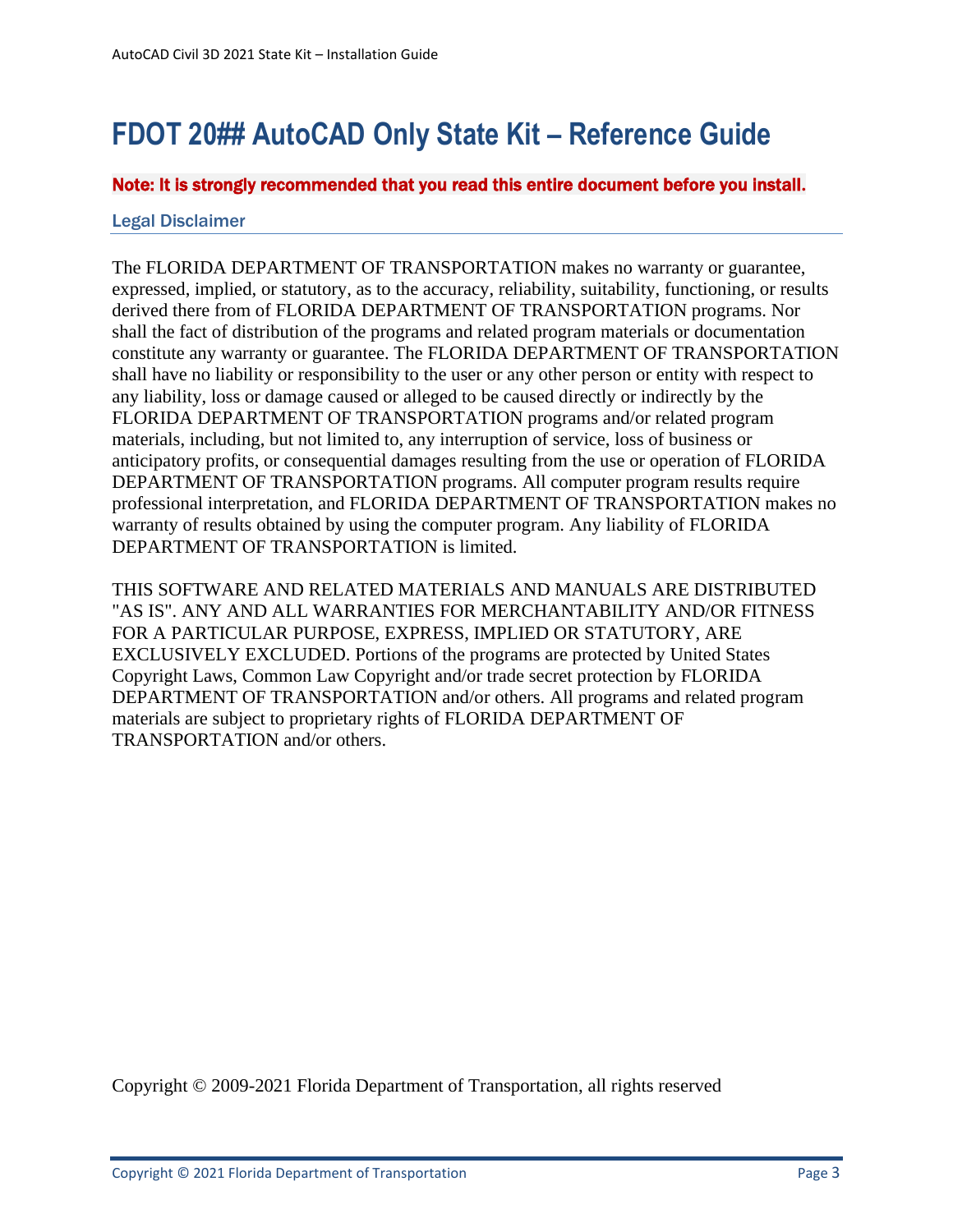# <span id="page-3-0"></span>**Installation Overview**

### <span id="page-3-1"></span>What is the FDOT20## AutoCAD State Kit?

The Florida Department of Transportation (FDOT) has developed CADD Standards for the production, delivery and processing of Florida transportation systems plans. The FDOT Production Support Office | CADD produces a CADD Software Suite **"State Kit"** to coordinate these Standards for the Department's approved design software.

The **CADD Manual** containing the CADD Standards may be downloaded from the Production Support Office |CADD website and viewed here:

<http://www.fdot.gov/cadd/downloads/publications/CADDManual/default.shtm>

Included in the AutoCAD Only State Kit:

- Desktop application launch folder.
- Content folder containing all FDOT software suite application and FDOT resource files including but not limited to; Blocks, Templates, Fonts, Linetypes, Plot Support files, Tool Palettes.

#### <span id="page-3-2"></span>System Requirements for FDOT20## AutoCAD State Kit

The FDOT AutoCAD State Kit for a stand-alone workstation configuration for Autodesk AutoCAD 20##.

For System Requirement information, visit the Autodesk® official support web page: [System requirements for AutoCAD 2022 including Specialized Toolsets | AutoCAD | Autodesk Knowledge Network](https://knowledge.autodesk.com/support/autocad/troubleshooting/caas/sfdcarticles/sfdcarticles/System-requirements-for-AutoCAD-2022-including-Specialized-Toolsets.html)

### <span id="page-3-3"></span>Updates and Service Packs

We recommend AutoCAD 20## stay current with all available fixes and service packs. The following updates are currently available from Autodesk Knowledge Network Support for AutoCAD Downloads online. Follow installation instructions provided by Autodesk.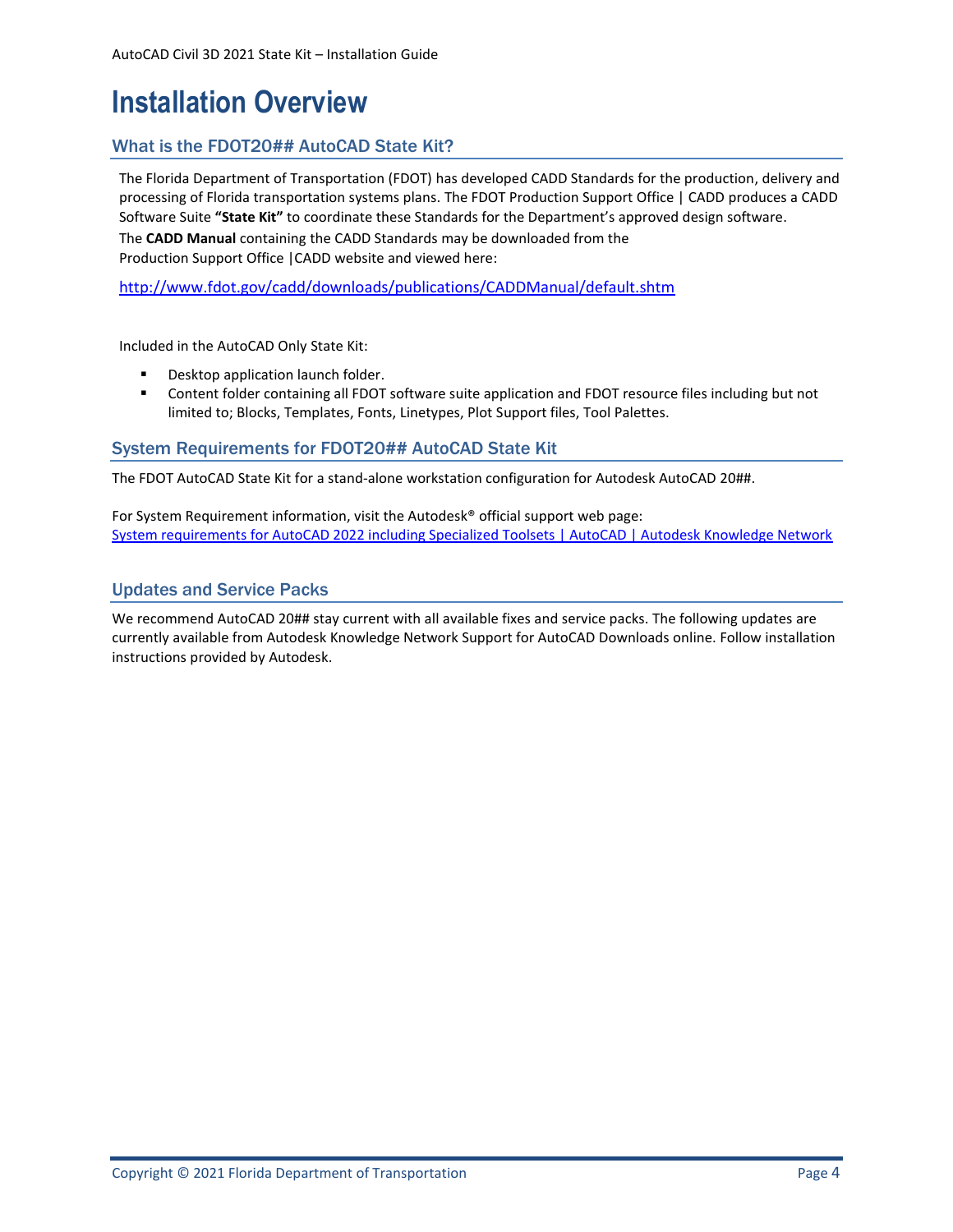## <span id="page-4-0"></span>**Installation Steps**

- 1. Uninstall any previous version of the FDOT C3D 2021 State Kit from the Windows Control Panel. *If applicable. Note: You may use multiple versions of the State Kit together.*
- 2. Link to download State Kit: [http://www.fdot.gov/cadd/downloads/software/FDOT2021CaddSoftware.shtm](http://www.fdot.gov/cadd/downloads/software/FDOT2020CaddSoftware.shtm)
- 3. Select and SAVE the **FDOT20##.ACAD.msi** to a local download location first before executing.
- 4. Double-click on download file and install providing prompts for Windows permissions, installation location, and project path location.
	- a. Select **Next** to continue
	- b. Read and click to accept the EULA. Select **Next** to continue
	- c. Accept or change default installation path for the FDOT content folder 'FDOT2021.C3D' Select **Next** to continue
	- d. Browse to desired default Projects directory path or accept default. *(This sets a FDOT environment variable for FDOT Applications)* Select **Next** to continue.
	- e. Select **Install.** Files will be copied to the destination path.
	- f. Select **Finish** to complete the installation.
- 5. Launch FDOT AutoCAD 20## State Kit from the installed FDOT20##. Acad desktop shortcut or windows application FDOT2021.C3D group folder.

#### **IMPORTANT: Always launch the State Kit from the FDOT20##. shortcut.**

### <span id="page-4-1"></span>Uninstalling/Reinstalling the FDOT AutoCAD State Kit and AutoCAD

Uninstalling the FDOT20##. ACAD State Kit cleanly removes **all** FDOT installed components. It is recommended that AutoCAD be maintained up to date on all updates for your installation following instructions provided by Autodesk. It is **not** necessary to uninstall/reinstall the State Kit for AutoCAD update installations.

However, if AutoCAD needs to be reinstalled for any other reason, **you need to uninstall the State Kit first**.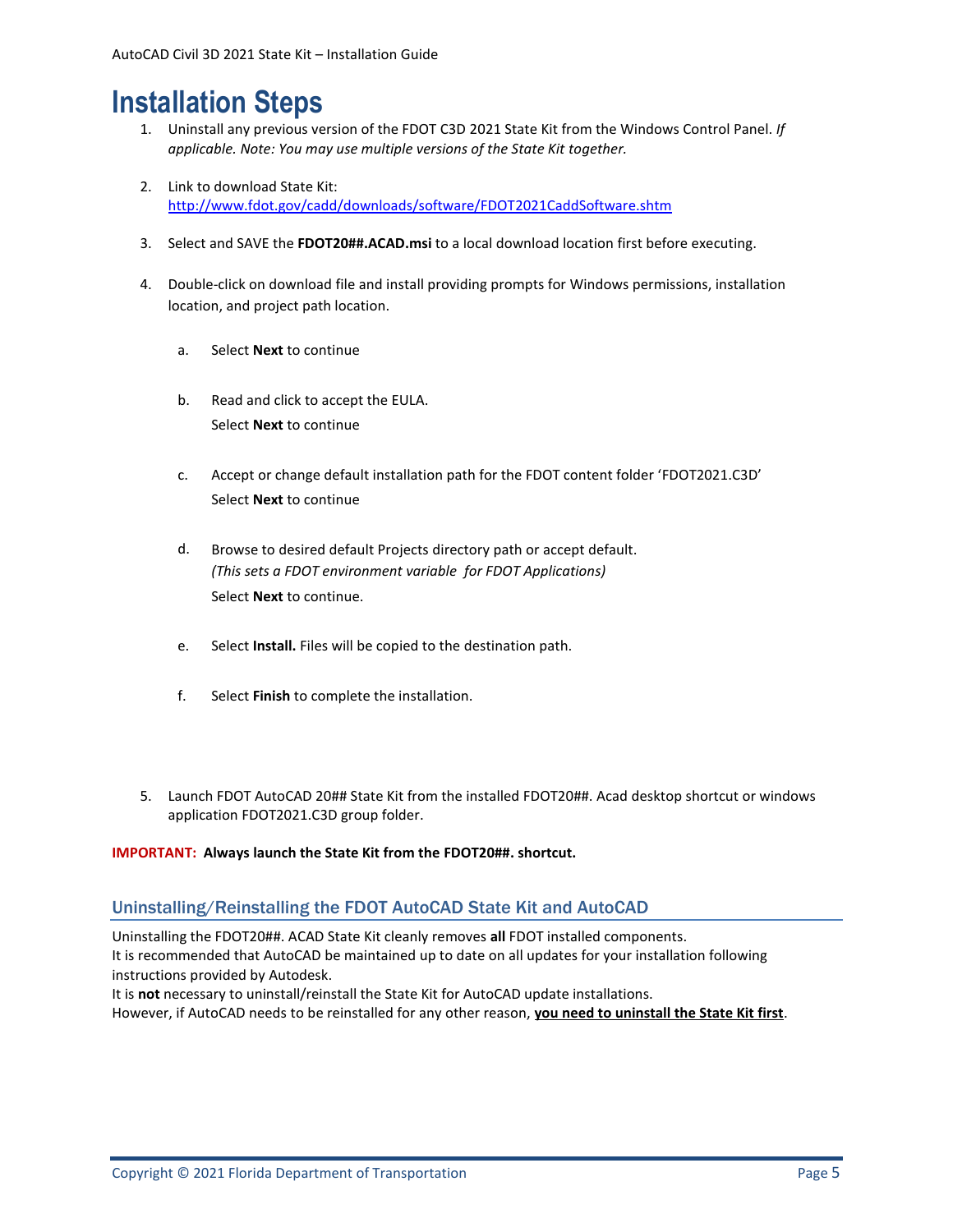# <span id="page-5-0"></span>**What's Installed on your Local Machine.**



- FDOTMaster.dwt is the base template used for drawings (Located in the \Data\Templates folder).
- Contains definitions of ALL FDOT layers (but not all layers are valid in all files)
- Contains appropriate filters for FDOT standard drawing files.
- FDOT plots "by style" (not by color)
- Layouts are setup to use FDOT plotting support files (pc3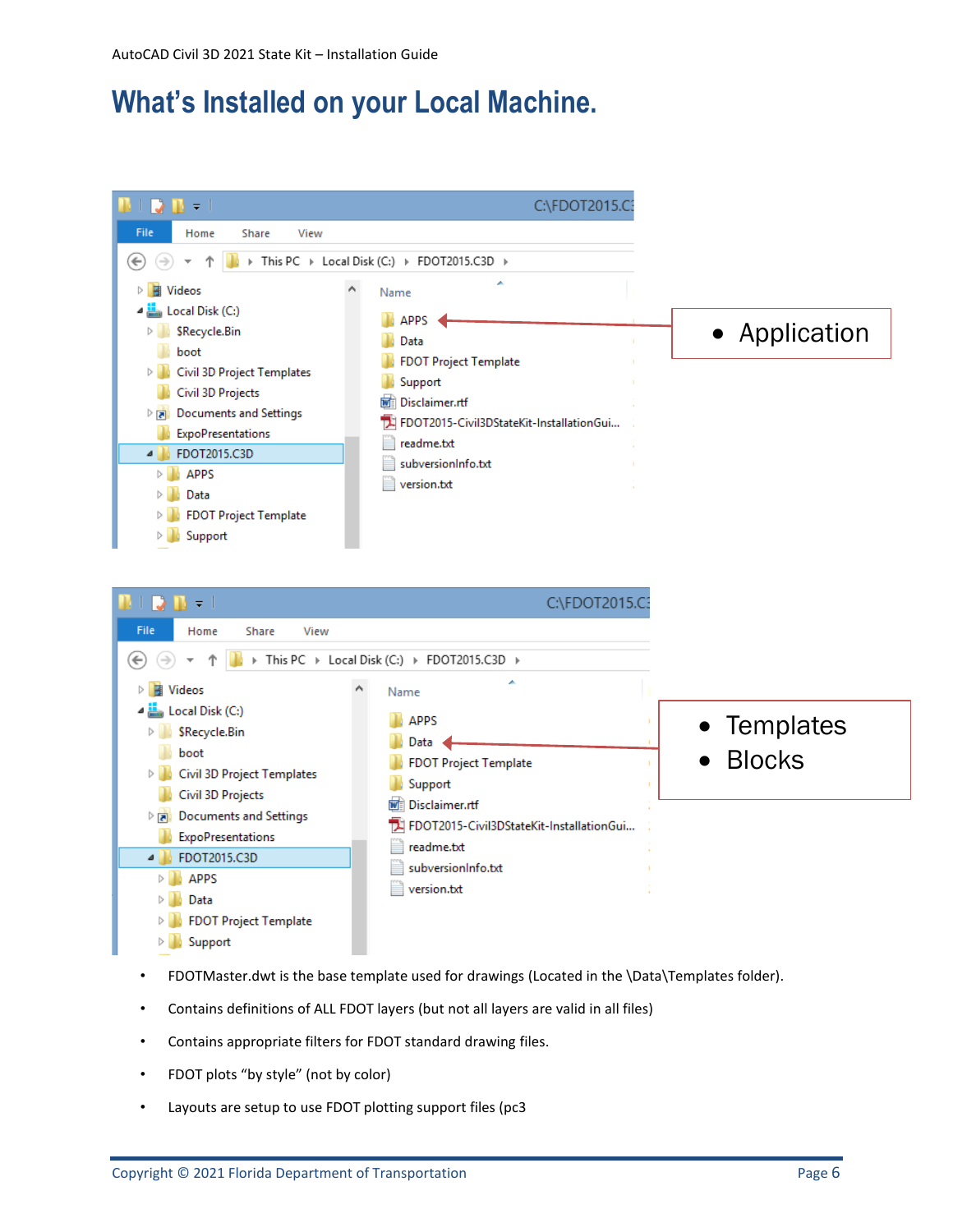•



- Profiles
- Tool palettes
- Fonts
- Linetypes
- Plot Support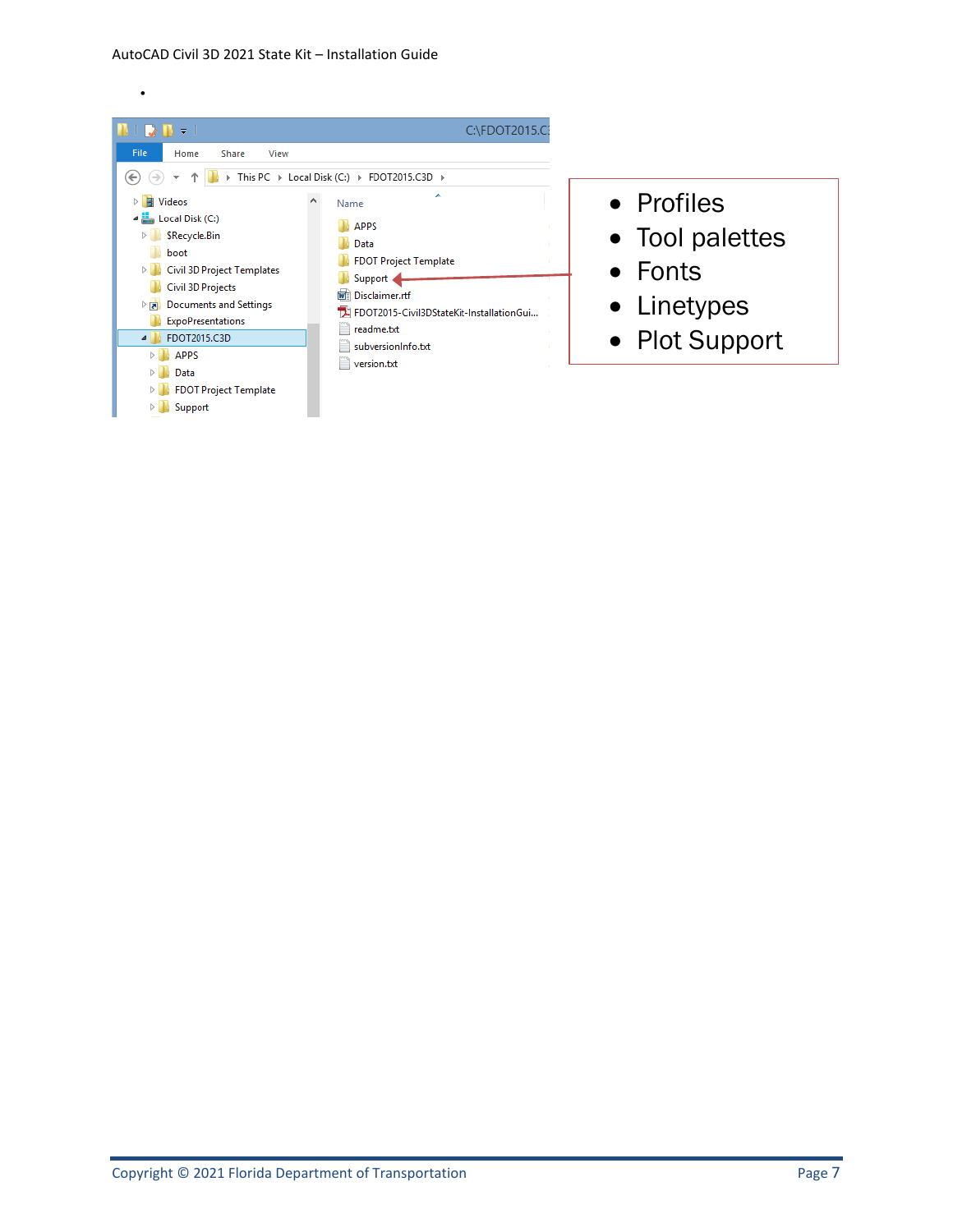# <span id="page-7-0"></span>**FDOT AutoCAD Content**

### <span id="page-7-1"></span>FDOT AutoCAD Tool Palettes

| Toolspace       |                                                                                                                   |
|-----------------|-------------------------------------------------------------------------------------------------------------------|
| <b>Palettes</b> | Tool Palettes (Ctrl+3)                                                                                            |
| <b>Start</b>    | Opens or closes the Tool Palettes window where you can access<br>subassemblies for roadway design and other tools |
|                 | <b>ToolPalettes</b><br><b>Press F1 for more help</b>                                                              |

If you do not see any Tool Palettes when opening the FDOT AutoCAD State kit, on the Home Ribbon Tab, locate Palettes and then select the Tool Palettes icon to launch Tool Palette.



#### **FDOT AutoCAD Tool Palettes**

Tool Palettes Contain the Quality Control applications, Traffic Tools blocks, and Structures blocks.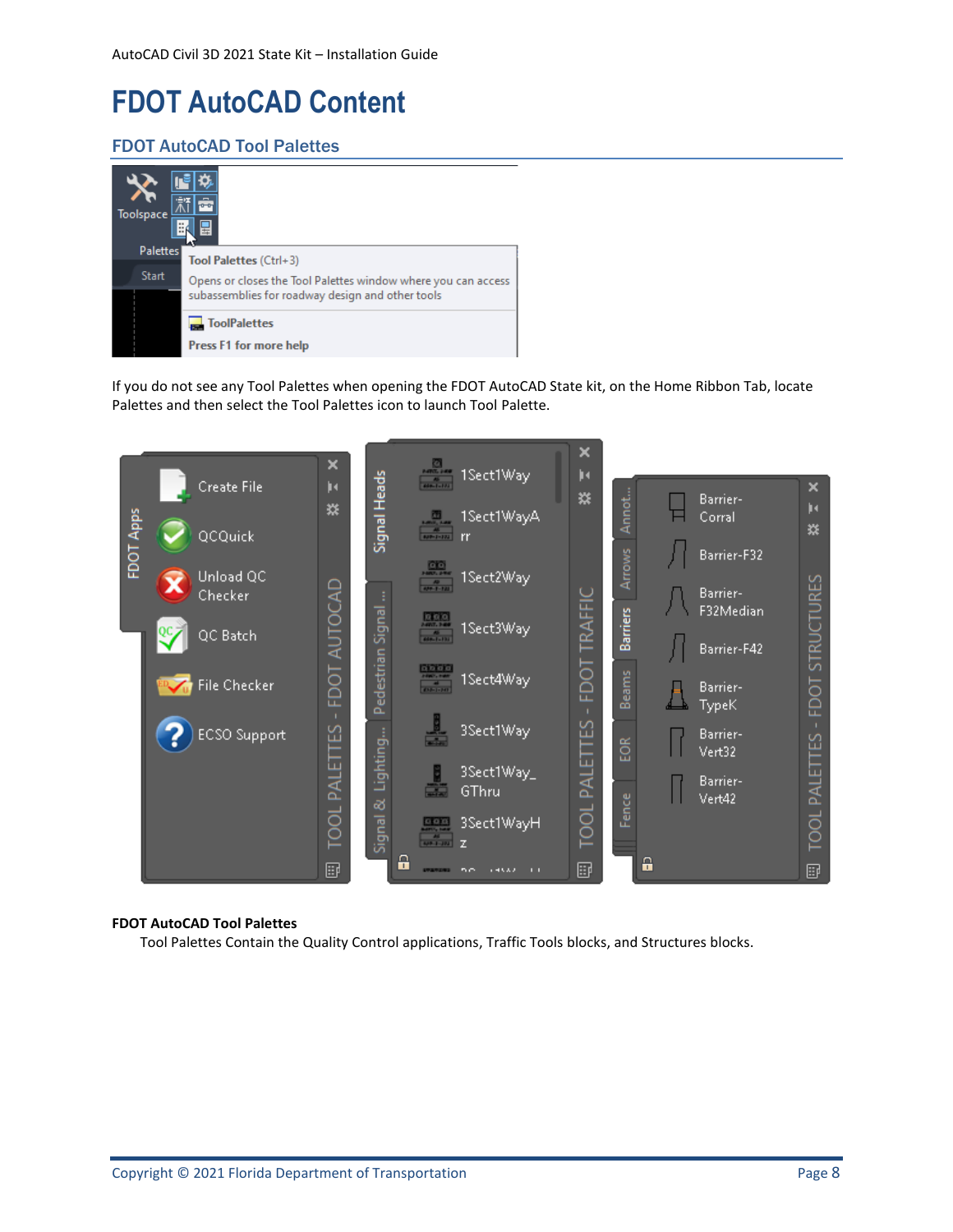#### <span id="page-8-0"></span>Create File

|                                                                                                          | Create File (v2014.0.1.0) Workspace: FDOT2015.C3D |   | $\mathbf x$<br>Select Projec |                                          |
|----------------------------------------------------------------------------------------------------------|---------------------------------------------------|---|------------------------------|------------------------------------------|
| Project:                                                                                                 | C:\Projects\123456789                             | v |                              |                                          |
| Discipline:                                                                                              | <b>GEOTECH</b>                                    | v |                              |                                          |
| File Group:                                                                                              | Geotechnical Design Files                         | v |                              |                                          |
| File Type:                                                                                               |                                                   |   |                              |                                          |
| Augers Borings                                                                                           | Box Culvert Auger and SPT Borings                 |   |                              | ×<br>QCQuick<br>þе                       |
| <b>Lighting Borings</b><br>Mitigation Borings<br>Pond Borings<br>Signal SPT Borings<br>Signs SPT Borings | Roadway Soil Survey Sheet                         |   |                              | ※<br>FDOT Apps<br>Unload QC<br>Checker   |
|                                                                                                          |                                                   |   |                              | Create File                              |
|                                                                                                          |                                                   |   |                              | File Checker                             |
|                                                                                                          |                                                   |   |                              | TOOL PALETTES - FDOT AUTOCAD<br>QC Batch |
|                                                                                                          |                                                   |   |                              | <b>ECSO</b> Support                      |
|                                                                                                          |                                                   |   |                              |                                          |
|                                                                                                          |                                                   |   |                              |                                          |
| Output File:                                                                                             | rdgeo02.dwg                                       |   |                              | B                                        |
| Output Folder:                                                                                           | geotech\                                          |   | <b>Browse</b>                |                                          |
| Template:                                                                                                | fdotmaster.dwt                                    |   | <b>Browse</b>                |                                          |
| Template Path:                                                                                           | data/templates/                                   |   |                              |                                          |
|                                                                                                          |                                                   |   |                              |                                          |
| Active File for Open:                                                                                    |                                                   |   |                              |                                          |
|                                                                                                          | Create File<br>Open File                          |   | Close                        |                                          |

#### **Create File**

Launches the Create File application so the user can automatically create new drawings based on FDOT standards into project structure. Chooses the correct template per selected FDOT Sheet type then assigns standard name. Saves and opens new file.

- Creates files using appropriate FDOT filenames.
- Places the file in the correct FDOT discipline folder.
- Sets the active layer filter to show only the layers valid for the specific filename.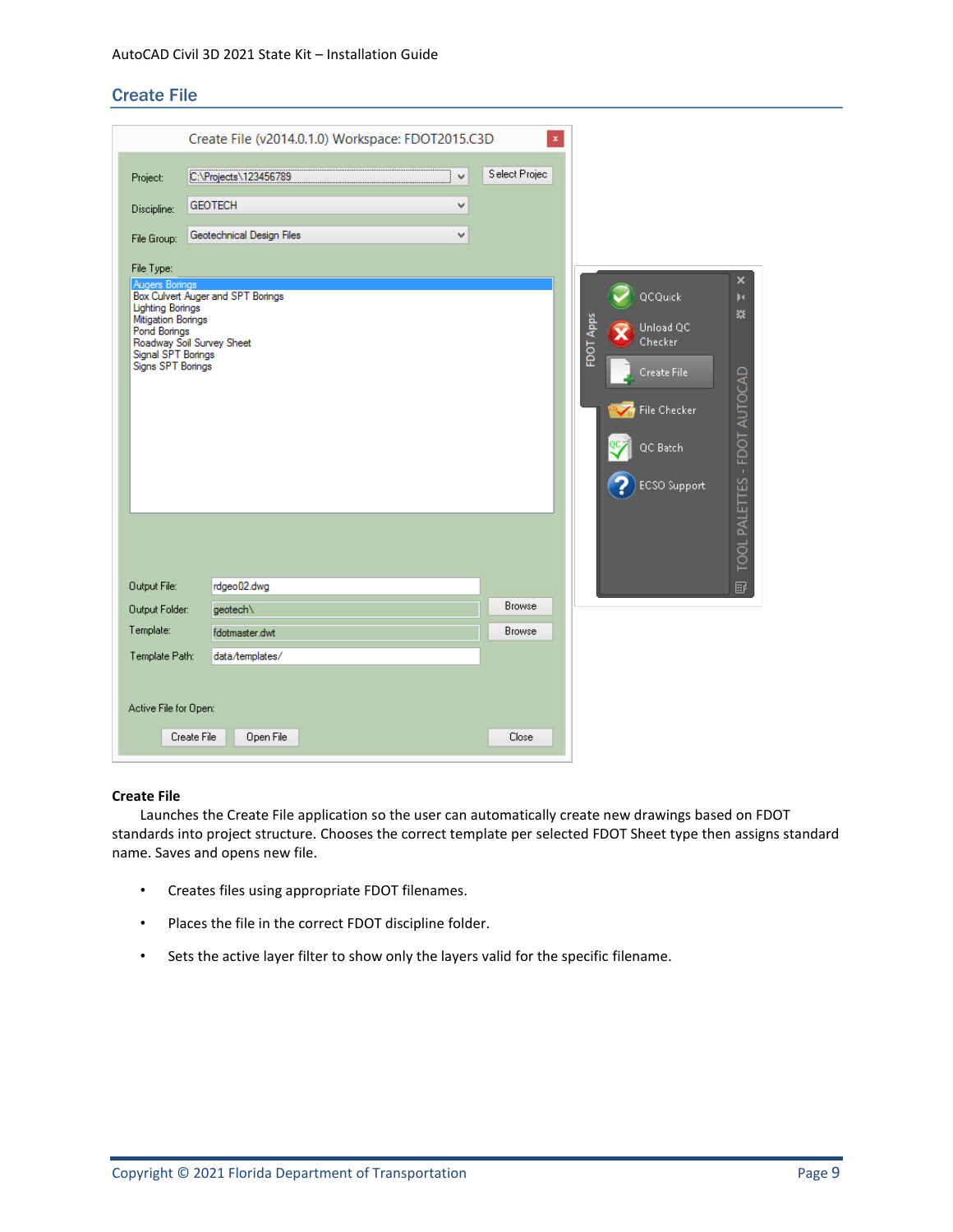### <span id="page-9-0"></span>QC Application

| ٥ |                                |                                                                                                                         |                             | QC Quick (v2015.0.2.17) |                                                            | $ -$                              | $\mathbf{x}$ | QCQuick                                                           | ×<br>þч<br>燚                                                                               |
|---|--------------------------------|-------------------------------------------------------------------------------------------------------------------------|-----------------------------|-------------------------|------------------------------------------------------------|-----------------------------------|--------------|-------------------------------------------------------------------|--------------------------------------------------------------------------------------------|
|   | Critical File Status: Critical | QC Compliance: 0% (2 error(s) out of 2 entities checked) Rule: rdxsrd QC Year: current                                  | <b>Critical File Status</b> |                         | <b>Invalid Layer Error</b>                                 |                                   |              | App:<br>Unload QC<br>c<br>Checker<br>c<br>≏<br><b>Create File</b> |                                                                                            |
|   | Layout<br>Model<br>Model       | Object Type (Layer)<br>LINE(0)<br>LINE (CandGBase_px)<br>V When correcting layers, set all Object Properties to ByLayer | Layer                       | Color<br>red            | Weight<br>LineWeight015<br><b>Invalid Properties Error</b> | <b>Line Type</b><br><b>HIDDEN</b> |              | QC Batch<br>$\bullet$                                             | <b>P</b> <sub>V</sub> File Che Create File<br>FDOT<br><b>TOOL PALETTES</b><br>ECSO Support |
|   |                                |                                                                                                                         |                             |                         |                                                            |                                   | Close        |                                                                   | <b>Read</b>                                                                                |

#### **QC Quick**

- Allows for correction of QC errors.
- "Fix Layer" moves object(s) to correct layer.
- "Fix Object Properties" changes all properties of selected object(s) to "ByLayer"
- "Create Exception" allows you create a rule exception, only 10 exceptions per project.
- "Zoom To" zooms to and highlights selected object (double click row also zooms)

| 8 |                                                                                          |        |                              |          | QC Quick (v2015.0.2.17) |               | $\boldsymbol{\mathsf{x}}$<br>- |  |
|---|------------------------------------------------------------------------------------------|--------|------------------------------|----------|-------------------------|---------------|--------------------------------|--|
|   | QC Compliance: 0% [2 error(s) out of 2 entities checked) Rule: rdxsrd   QC Year: current |        |                              |          |                         |               |                                |  |
|   | Critical File Status: Critical                                                           |        |                              |          |                         |               |                                |  |
|   |                                                                                          | Layout | Object Type (Layer)          | Layer    | Color                   | Weight        | <b>Line Type</b>               |  |
|   | Model                                                                                    |        | <b>I INE /M</b>              | <b>0</b> |                         |               |                                |  |
|   | Model                                                                                    |        | Fix Layer                    |          | red                     | LineWeight015 | <b>HIDDEN</b>                  |  |
|   |                                                                                          |        | <b>Fix Object Properties</b> |          |                         |               |                                |  |
|   |                                                                                          |        | <b>Create Exception</b>      |          |                         |               |                                |  |
|   |                                                                                          |        | Zoom To                      |          |                         |               |                                |  |
|   |                                                                                          |        |                              |          |                         |               |                                |  |
|   |                                                                                          |        |                              |          |                         |               |                                |  |
|   | V when correcting layers, set all Object Properties to ByLayer                           |        |                              |          |                         |               |                                |  |
|   |                                                                                          |        |                              |          |                         |               | Close                          |  |
|   |                                                                                          |        |                              |          |                         |               |                                |  |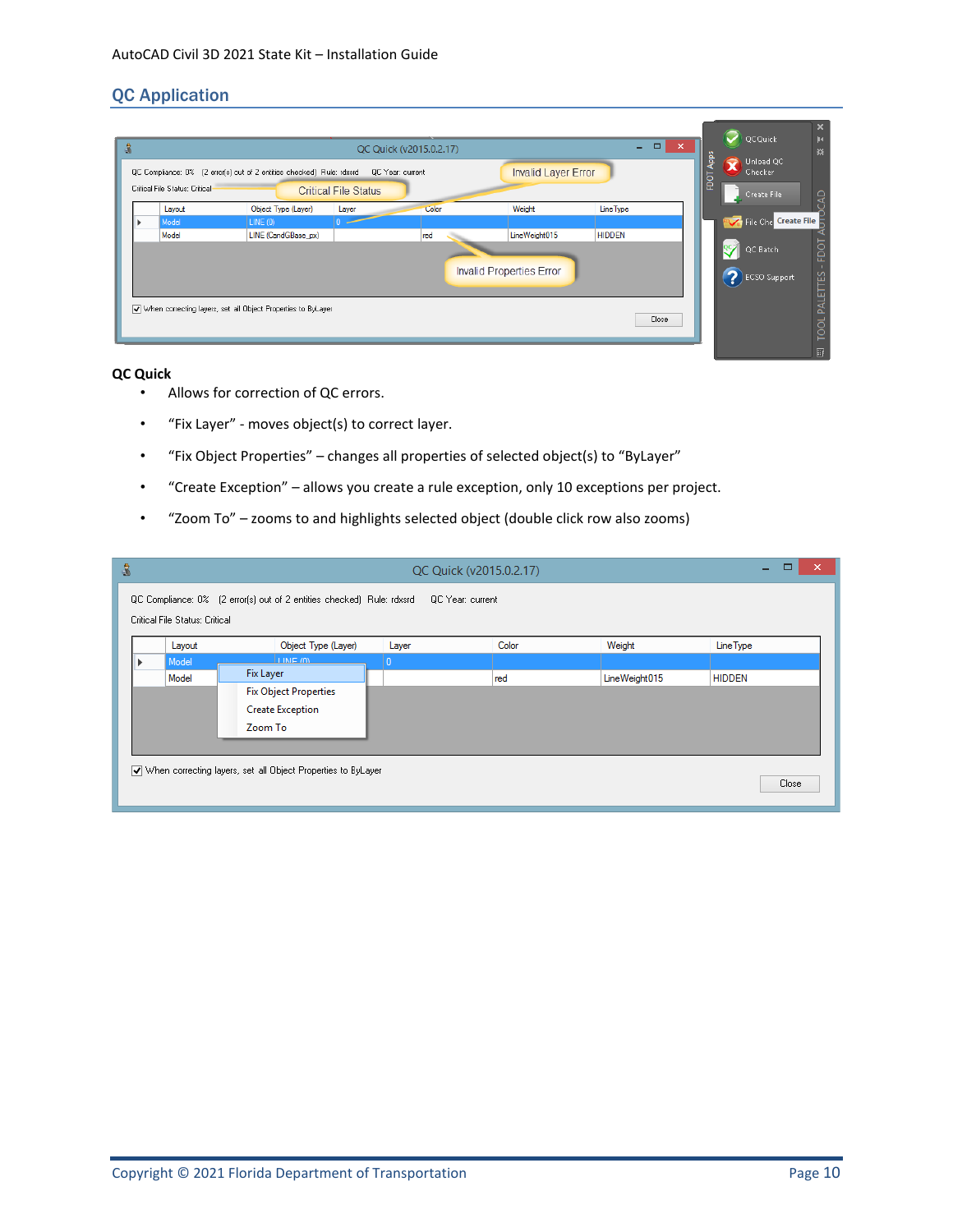#### **QC Batch Reporting Application (QCBATCH)**

| ه |                                   | QC Batch (v2015.0.2.17)                                                                                                                                                                                                                                                        |                | ▭<br>$\boldsymbol{\times}$ |
|---|-----------------------------------|--------------------------------------------------------------------------------------------------------------------------------------------------------------------------------------------------------------------------------------------------------------------------------|----------------|----------------------------|
|   |                                   |                                                                                                                                                                                                                                                                                |                |                            |
|   | Select Folder                     | C:\Projects\29640115201 FDOT QTO(WITH Sample Drainage System)\roadway<br>                                                                                                                                                                                                      | Update List    |                            |
|   | √ Include Sub-folders?            |                                                                                                                                                                                                                                                                                |                |                            |
|   | Select Files To Process: 21 files |                                                                                                                                                                                                                                                                                |                |                            |
|   |                                   | C:\Projects\29640115201 FDOT QTO(WITH Sample Drainage System)\roadway\FDOTTakeOffTemp-MikesDSGNRD01.dwg ~<br>C:\Projects\29640115201 FDOT QTO(WITH Sample Drainage System)\roadway\MikesDSGNRD01.dwg                                                                           | Add            |                            |
|   |                                   | C:\Projects\29640115201 FDOT QTO(WITH Sample Drainage System)\roadway\MikesDSGNRD01HatchXref.dwg<br>C:\Projects\29640115201 FDOT QTO(WITH Sample Drainage System)\roadway\MikesDSGNRD02.dwg                                                                                    | <b>IIA bbA</b> |                            |
|   |                                   | C:\Projects\29640115201 FDOT QTO(WITH Sample Drainage System)\roadway\MikesDSGNRD03.dwg<br>C:\Projects\29640115201 FDOT QTO(WITH Sample Drainage System)\roadway\MTPLRD01-PLAN SHEETS.dwg                                                                                      |                |                            |
|   |                                   | C:\Projects\29640115201 FDOT QTO(WITH Sample Drainage System)\roadway\MTPLRD01.dwg<br>C:\Projects\29640115201 FDOT QTO(WITH Sample Drainage System)\roadway\QTDSRD01.dwg                                                                                                       |                |                            |
|   | ⋖                                 | v<br>C:\Pmiects\29640115201 FDOT QTO(WITH Sample Drainage System)\madway\QTDSRD012 dwg<br>$\rightarrow$                                                                                                                                                                        |                |                            |
|   | Files To Process: 5 files         |                                                                                                                                                                                                                                                                                |                |                            |
|   |                                   | C:\Projects\29640115201 FDOT QTO(WITH Sample Drainage System)\roadway\ALGNRD02.dwg<br>C:\Projects\29640115201 FDOT QTO(WITH Sample Drainage System)\roadway\DRMPRD01.dwg<br>C:\Projects\29640115201 FDOT QTO(WITH Sample Drainage System)\roadway\FDOTTakeOffTemp-CLIPRD01.dwg | <b>Remove</b>  |                            |
|   |                                   | C:\Projects\29640115201 FDOT QTO(WITH Sample Drainage System)\roadway\KEYSRD01.dwg<br>C:\Projects\29640115201 FDOT QTO(WITH Sample Drainage System)\roadway\MikeRaccaDSGNRD01.dwg                                                                                              | Remove All     |                            |
|   |                                   |                                                                                                                                                                                                                                                                                |                |                            |
|   |                                   |                                                                                                                                                                                                                                                                                |                |                            |
|   |                                   | Save Report to Eng. Data folder?<br>Create Detailed Report                                                                                                                                                                                                                     |                |                            |
|   |                                   |                                                                                                                                                                                                                                                                                |                |                            |
|   |                                   |                                                                                                                                                                                                                                                                                | <b>OK</b>      | Cancel                     |
|   |                                   |                                                                                                                                                                                                                                                                                |                |                            |

#### **QC Batch**

Batch checks drawings files for compliance and generates a report.

#### **QCStop**

Stops the QC applications from scanning files when closed. Same as pressing the "Unload QC Checker" button in the tool palette.

#### **QCCheck**

shows the compliance status of the current drawing.

#### **QCQuick**

Checks the current drawing status and display correction window if errors are encountered. Same as pressing the "QCQuick" button on the tool palette.

#### **QCBatch**

starts the QC batch reporting tool.

*Note: You can force QC Inspector to not qc file on close by modifying the QCInspector.ini file.* 

- Open "C:\FDOT2015.C3D\APPS\QCInspector\QCInspector.ini" with a text editor.
- Set CloseDialogTime=0
- Save file.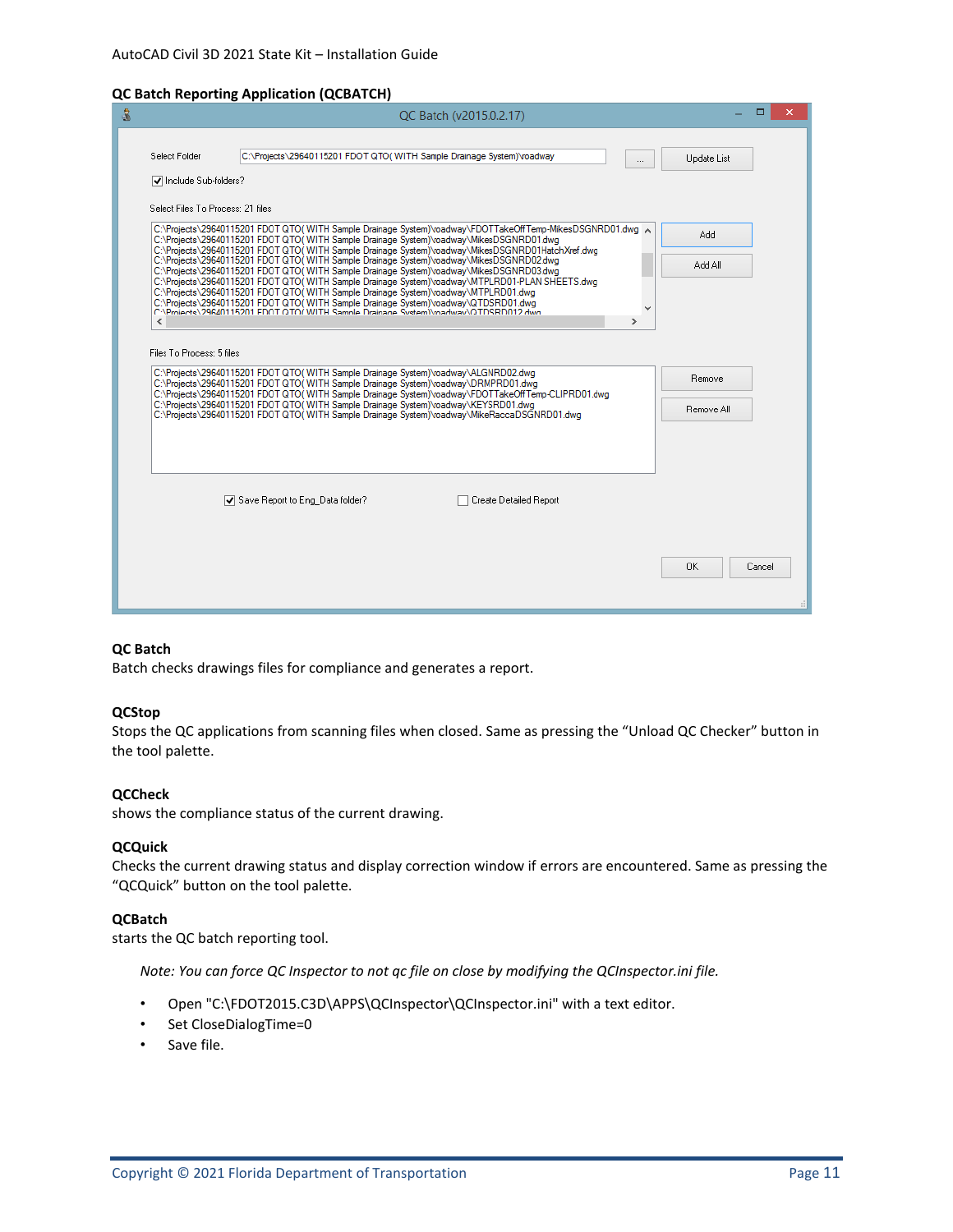# <span id="page-11-0"></span>**FDOT Standalone Applications**

<span id="page-11-1"></span>Create File



*Application Folder FDOT Ribbon – Create File Panel CreateFile.exe*

Author: Michael Robertson

#### Description:

Creates folders, copies and renames 3D data to organize project 3D and LandXML deliverables. Streamlines for the designer an easy method to copy/rename 3D Deliverables data from various locations in the project a special folder, 3DDeliverables existing or created in the project template. Any preparation needed to insure the integrity of the data is left up to the user. This is utilized prior to the delivery of design data.

#### <span id="page-11-2"></span>Create Project



*Application Folder CreateProjectC3D.exe* Author: Andrew Fuller

#### Description:

This application creates an FDOT Civil 3D Project. It can setup the appropriate directory structure and its corresponding sub-directory and the other required component's specific to Civil 3D. Civil 3D must be shut down in order for this application to run.

#### <span id="page-11-3"></span>File Checker C3D



#### Description:

Application checks files across a project to flag for folder and file inconstancies not allowed by CADD Standard, such as file name duplication for project delivery. It generates a report for the user's clean-up prior to delivery.

#### <span id="page-11-4"></span>Sheet Set Organizer

| <b>Sheet Set</b><br>Organizer | <b>Application Folder</b><br>SheetSetOrganizer.exe | Author: Andrew Fuller |
|-------------------------------|----------------------------------------------------|-----------------------|
|                               |                                                    |                       |

#### Description:

Sheet Set Organizer (SSO) is an application that interacts with AutoCAD Sheet Set Manager (SSM) to provide comprehensive management of the Sheets Sets (.DST files) that also comprises of complete plans sets. When a project is opened with Sheet Set Organizer, that project directory structure is searched for .DST files and all of the drawing files and layouts referenced in those DST files are rolled up into a single Sheet Set Organizer vista.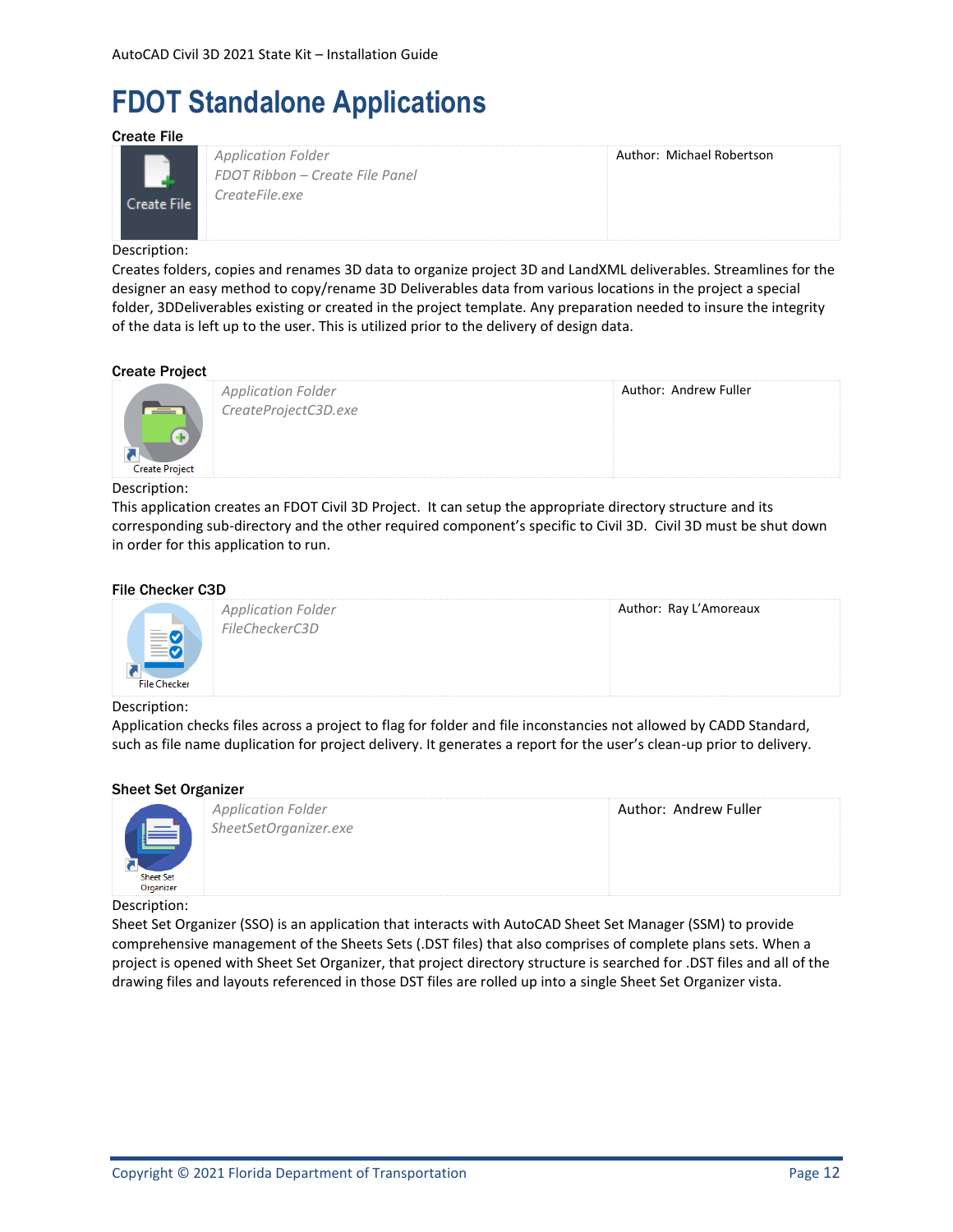# <span id="page-12-0"></span>**Troubleshooting\F.A.Q.**

### <span id="page-12-1"></span>Removing the FDOT ACAD Profile using the FDOT Profile Scrubber

NOTE: This process, removing the FDOT ACAD Profile, does not affect other AutoCAD user profiles or customization. You do not have to reinstall the State Kit after running this utility. For additional information, see application's Readme.txt installed at [C:\FDOT20##.C3D\APPS\Support\ProfileScrubber\.](file:///C:/FDOT2012.C3D/APPS/Support/ProfileScrubber/)

The profiles are cleared in the CURRENT user's AppData folder:

C:\Users\USERID\AppData\Roaming\Autodesk\C3D 2021\enu\Support\Profiles\FDOT20##C3D. A registry entry is also made in the registry at:

HKEY\_CURRENT\_USER\Software\Autodesk\AutoCAD\R20.0\ACAD-A000:409\Profiles\FDOT20##C3D

- 1. Close AutoCAD.
- 2. Using Windows Explorer, navigate to the FDOT Profile Scrubber Utility: **X**[:\FDOT20##.C3D\APPS\Support\ProfileScrubber\](file:///C:/FDOT2012.C3D/APPS/Support/ProfileScrubber/) where '**X**' is the installed drive.
- 3. Select and run the executable **FDOTProfileScrubber.exe** (*Requires Admin Rights )* (Optional) Select and run the executable **FDOTUserProfileScrubber.exe** *(No Admin Rights Required, for users)*
- 4. Scrub What? Choose from menu and select Scrub.

Administrators should use **All Users***.* All others should choose **Current User**.

| <b>FDOT2018C3D Profile Scrubber</b>                                                                  |       | × |
|------------------------------------------------------------------------------------------------------|-------|---|
| Scrub What?                                                                                          |       |   |
| <b>Current User</b>                                                                                  |       |   |
| C All Users                                                                                          |       |   |
|                                                                                                      |       |   |
| "Warning! Scrubbing a profile will cause ALL user<br>customizations for this profile to be deleted!" |       |   |
| Scrub                                                                                                | Close |   |

5. Select **OK** when process finished.



- 1. **OK** to accept and reload Profile into registry.
- 2. Command Line: FDOT Ribbon.